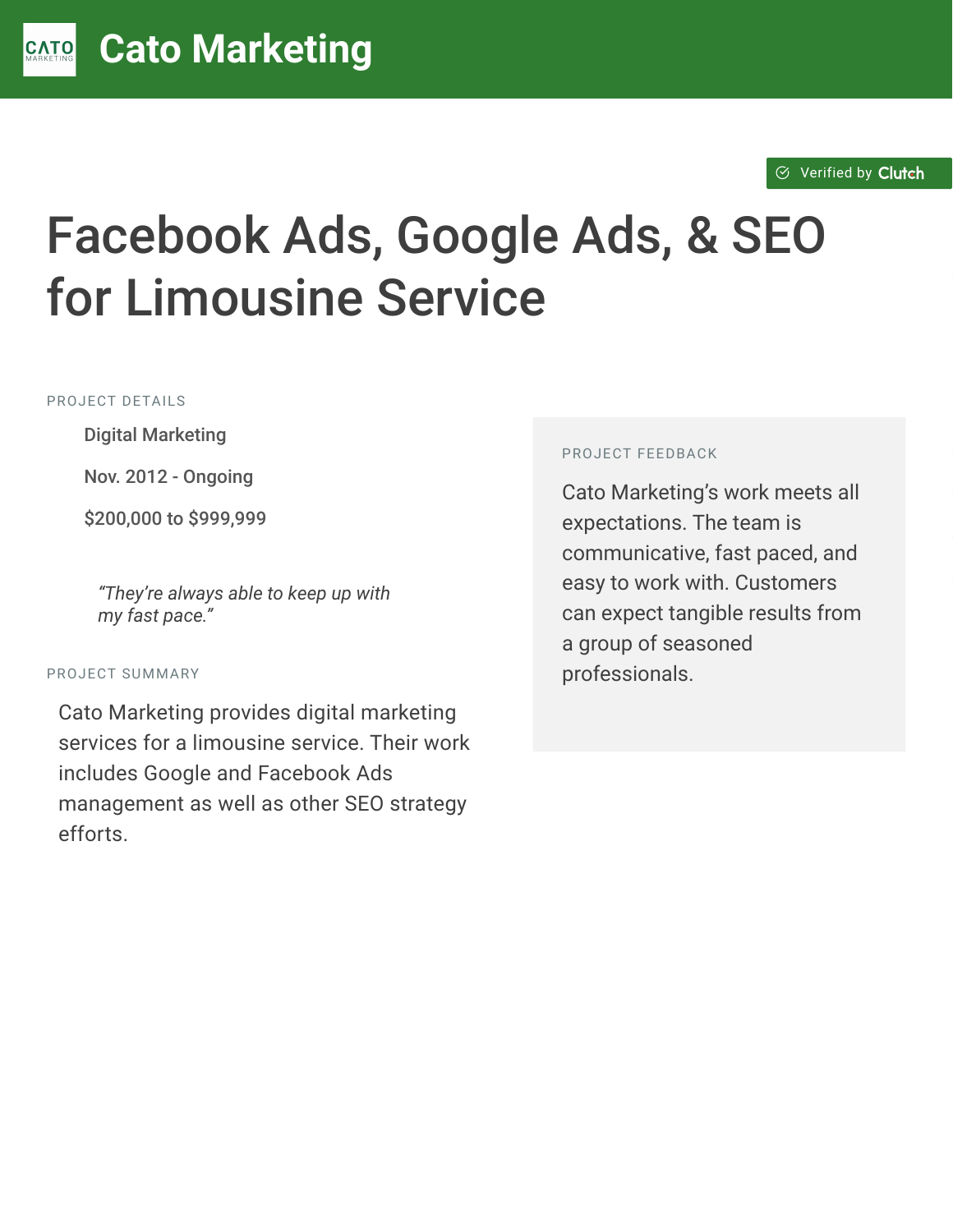#### **[C](https://clutch.co/profile/cato-marketing?utm_source=case_studies&utm_medium=logo)ato Marketing** CATO

# The Client

#### Introduce your business and what you do there.

I'm the president of a limousine service that specializes in wedding transportation.

## The Challenge

#### What challenge were you trying to address with Cato Marketing?

I wanted to advance my company with modern marketing.



CLIENT RATING

5.0

Overall Score

| Quality:            | 4.5 |
|---------------------|-----|
| Schedule:           | 5.0 |
| Cost:               | 5.0 |
| <b>Would Refer:</b> | 5.0 |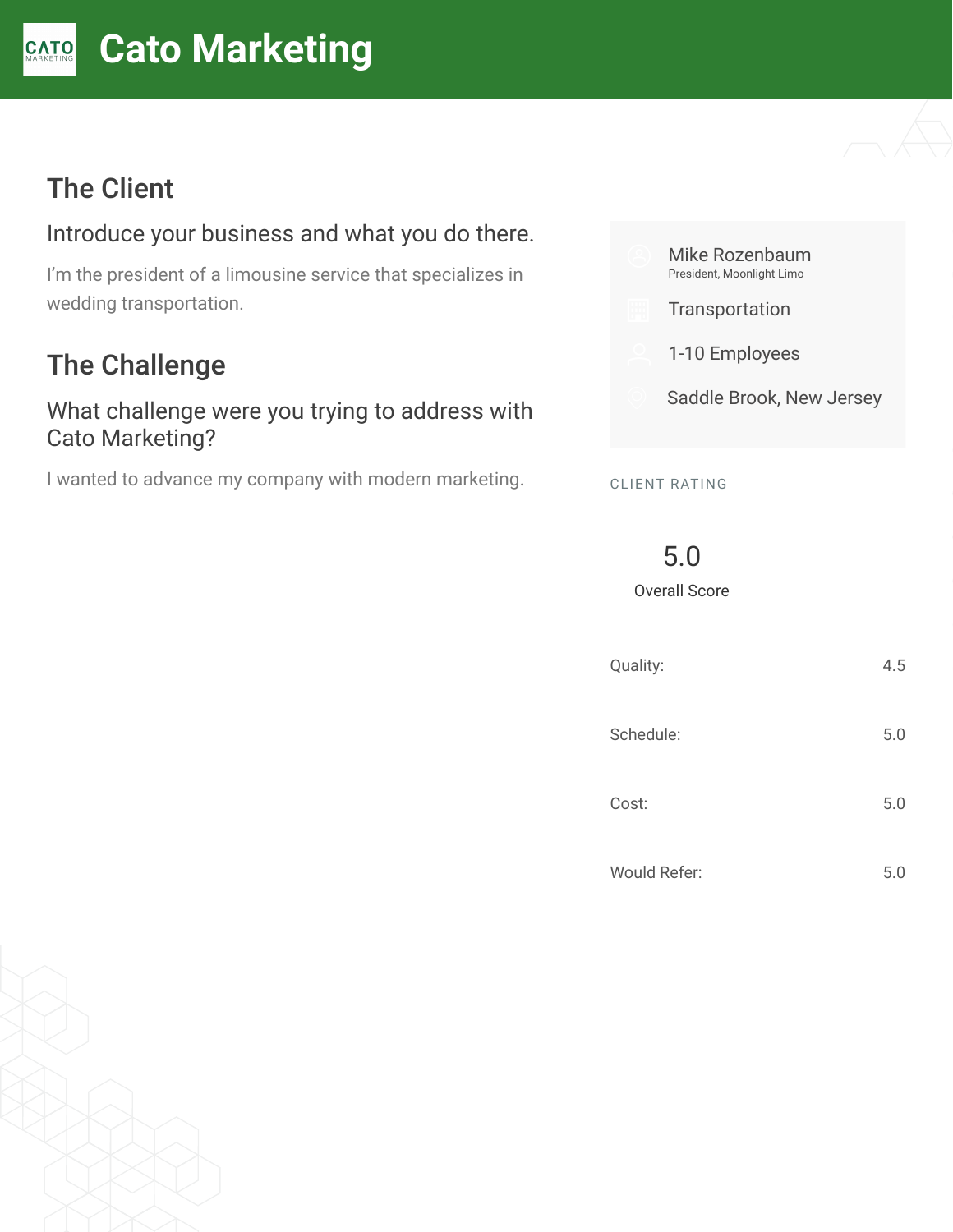# The Approach

#### What was the scope of their involvement?

They do Google Ads and Facebook Ads campaign management. Sometimes they do adjustments with our site for SEO. They provide strategy too, and we're able to bounce ideas off of each other.

#### What is the team composition?

I work with one person from their team?

## How did you come to work with Cato Marketing?

My friend used them in the past, and they referred them to me.

## How much have you invested with them?

We've spent over \$200,000.

## What is the status of this engagement?

We started working together in November 2012, and our work is ongoing.

# The Outcome

#### What evidence can you share that demonstrates the impact of the engagement?

We're a small company and I see the direct impact pretty quickly. The results look like incoming calls and other leads. I don't track everything but working with them is effective.

### How did Cato Marketing perform from a project management standpoint?

We communicate via Skype and email for communication. We take a look at the data on view, clicks, and traffic pretty regularly.